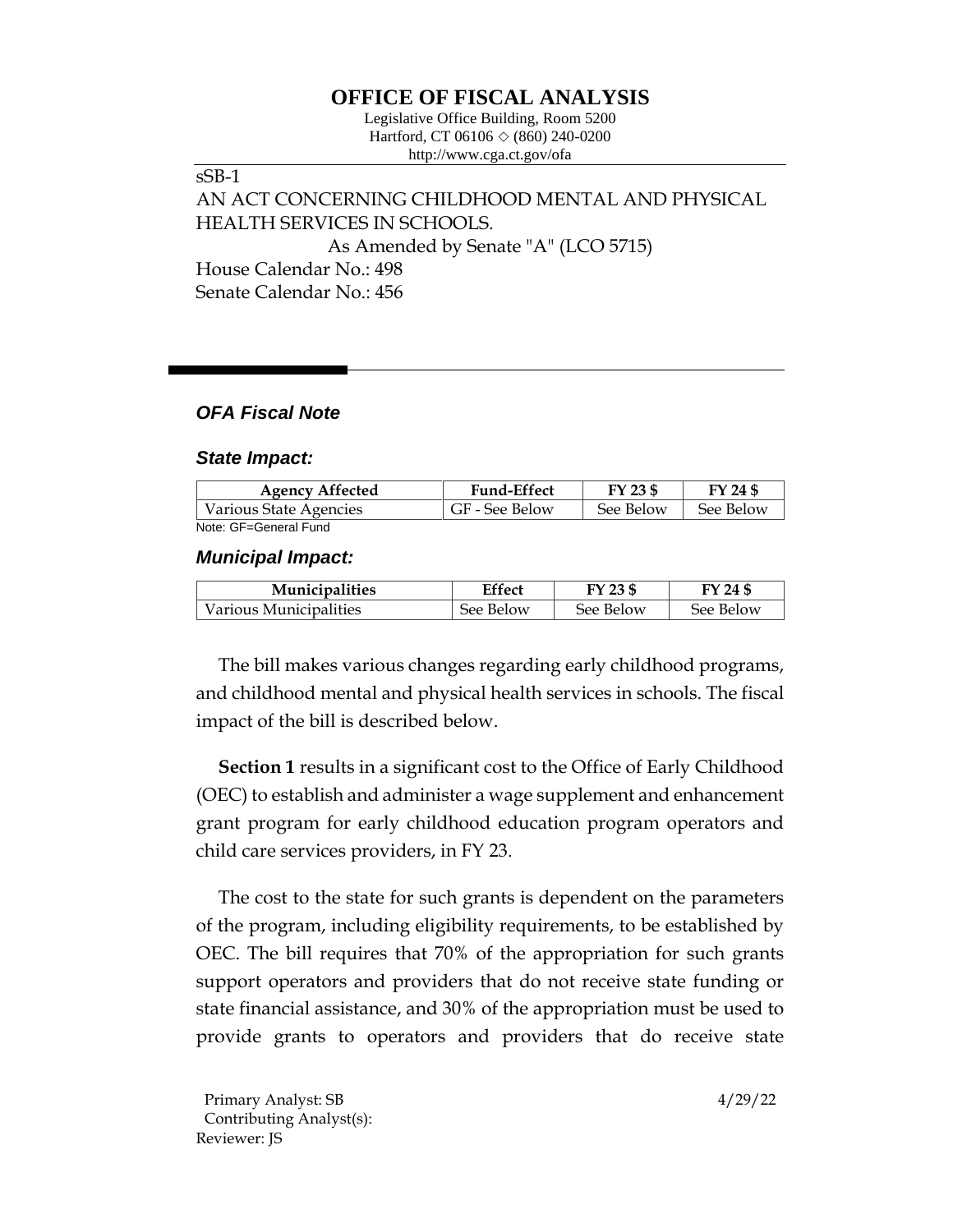assistance. Town-based programs could experience a revenue gain associated with such grants. Funding may be used to support programmatic or administrative needs of providers, but priority will be given to those that will use the grant funds exclusively to supplement employee salaries. The grant program could apply to more than 19,000 early child care provider employees.

**Section 2** increases the child care center rate for infant and toddler care to \$13,500 in FY 23, resulting in an increased cost of \$7.8 million for existing slots. The bill also requires OEC to enter into contracts for the purpose of expanding the number of infant and toddler spaces, which would also be funded at the new \$13,500 annual rate per slot.

The bill also results in additional OEC staffing costs of up to \$340,000 (with associated fringe costs of \$137,800) to administer the wage supplement and enhancement grant program as well as support the expansion of infant and toddler slots.

**Sections 3-5** result in significant costs to the State Department of Education (SDE) associated with: (1) developing, distributing, and analyzing a survey of each local and regional board of education concerning the employment of school social workers, school psychologists, school counselors and school nurses; and (2) the creation of a grant program to local and regional boards of education associated with hiring and retention of these workers. SDE does not currently have the funding available to complete these requirements.

SDE would require one full time position to implement the survey requirements, resulting in additional personnel costs of \$90,000 and corresponding fringe benefit costs of \$36,477 annually, beginning in FY 23.

The cost of the grant program would depend on the scope of the program, and the amount of each award, but is anticipated to be over \$1 million annually beginning in FY 24, or until the program is no longer operational.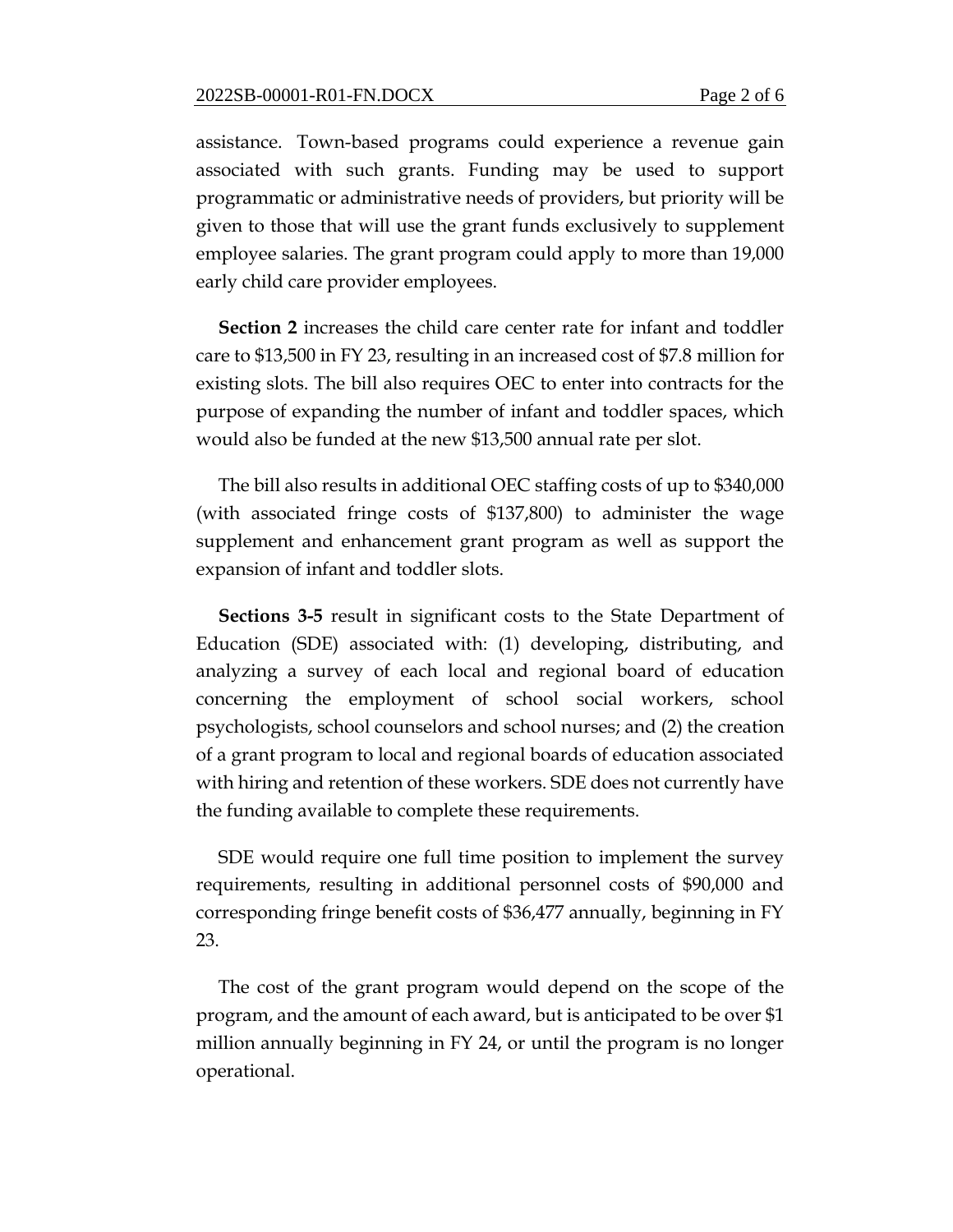**Section 6** requires SDE to study the feasibility of creating a temporary human services permit, which results in no fiscal impact as the department has sufficient expertise to carry out the study.

**Sections 7-9** authorize a school nurse, or in the absence of a school nurse, a qualified school employee, to maintain opioid antagonists to administer emergency first aid to a student who is experiencing an opioid-related drug overdose. The bill requires a school nurse or principal to select multiple qualified school employees to administer an opioid antagonist, and at least one such employee must be on school grounds during regular school hours when the school nurse is not there. This could result in additional costs to local and regional school districts, if a school must pay an employee to stay additional hours outside of their normally scheduled hours, to cover the requirements of the bill. The cost to a district would be dependent on the number of hours a school nurse is away during normal school hours and those hours are outside the normal schedule of the qualified employees. The bill allows local and regional school districts to maintain opioid antagonists, which could result in an additional cost associated with purchasing emergency kits of approximately \$22 - \$60 per kit. If a district were to purchase 100 kits, the cost would range from \$2,220 to \$6,000.

**Sections 10 and 11** create taskforces and do not result in a fiscal impact.

**Section 12** results in a cost to the Department of Public Health to administer a school-based health center expansion grant program in FY 23. It is anticipated that this grant could result in annual costs of approximately \$590,000.

**Section 13** results in a potential cost to SDE in FY 23 to provide additional support and assistance to districts participating in the Learner Engagement and Attendance Program (LEAP), as SDE does not currently have the staff or resources available. The potential cost would be dependent upon the scope of the additional support and assistance.

**Section 14** results in a potential cost beginning in FY 23 to various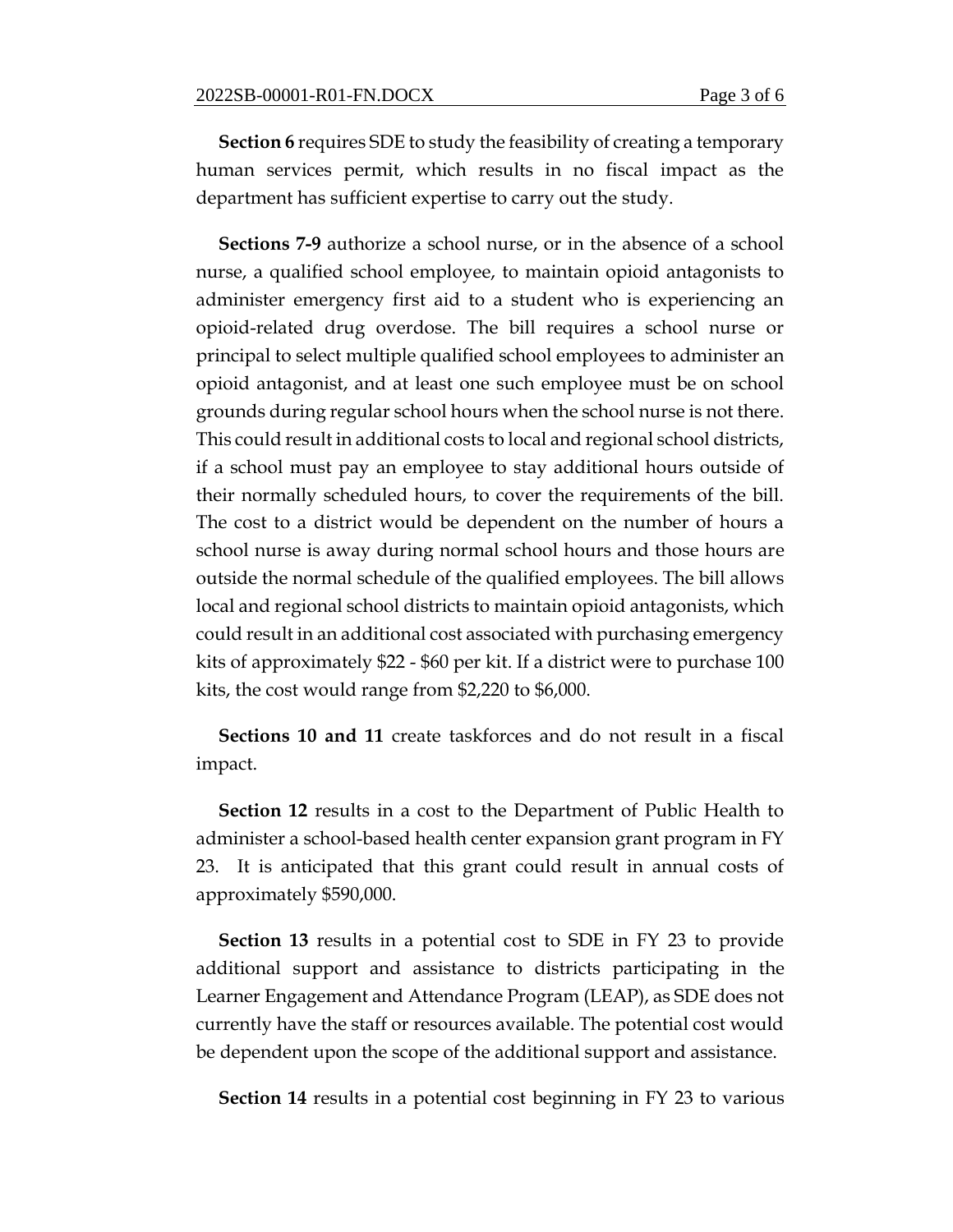local and regional boards of education associated with at least 30 minutes of uninterrupted lunch time for certified staff. The cost would be dependent upon any substitute coverage required to complete the requirements in the bill.

**Section 16** establishes a minority teacher candidate scholarship program for students from priority school districts. This will result in an additional cost to the state beginning in FY 23 as SDE does not have funding available. The scope of the cost would be dependent upon the number of scholarships awarded and the amount per award but is anticipated to be significant.

**Sections 17-22** rename the minority teacher recruitment task force and make various procedural, conforming and technical changes that do not result in a fiscal impact.

**Section 23** results in a minimal cost to the State Department of Education (SDE) associated with an additional durational part-time staff person in FY 23, with a corresponding salary of approximately \$50,000, to review teacher certification statutes and regulations, and make recommendations on any obsolete provisions and requirements that create a barrier to teacher recruitment and retention. SDE does not currently have the staff available to complete the requirements within the bill.

**Section 24** establishes a career and technical pathways instructor permit, which does not have a fiscal impact.

**Section 25** allows, beginning with the 2024-25 school year, remote learning for students in grades kindergarten through 12. This could result in a potential cost to local and regional school districts beginning in FY 25 if additional virtual or on-line materials and equipment must be purchased to accommodate students opting to participate in a remote learning model. However, the bill is permissive; local and regional school districts are not mandated to participate.

**Section 26** adjusts the responsibilities of the State Education Resource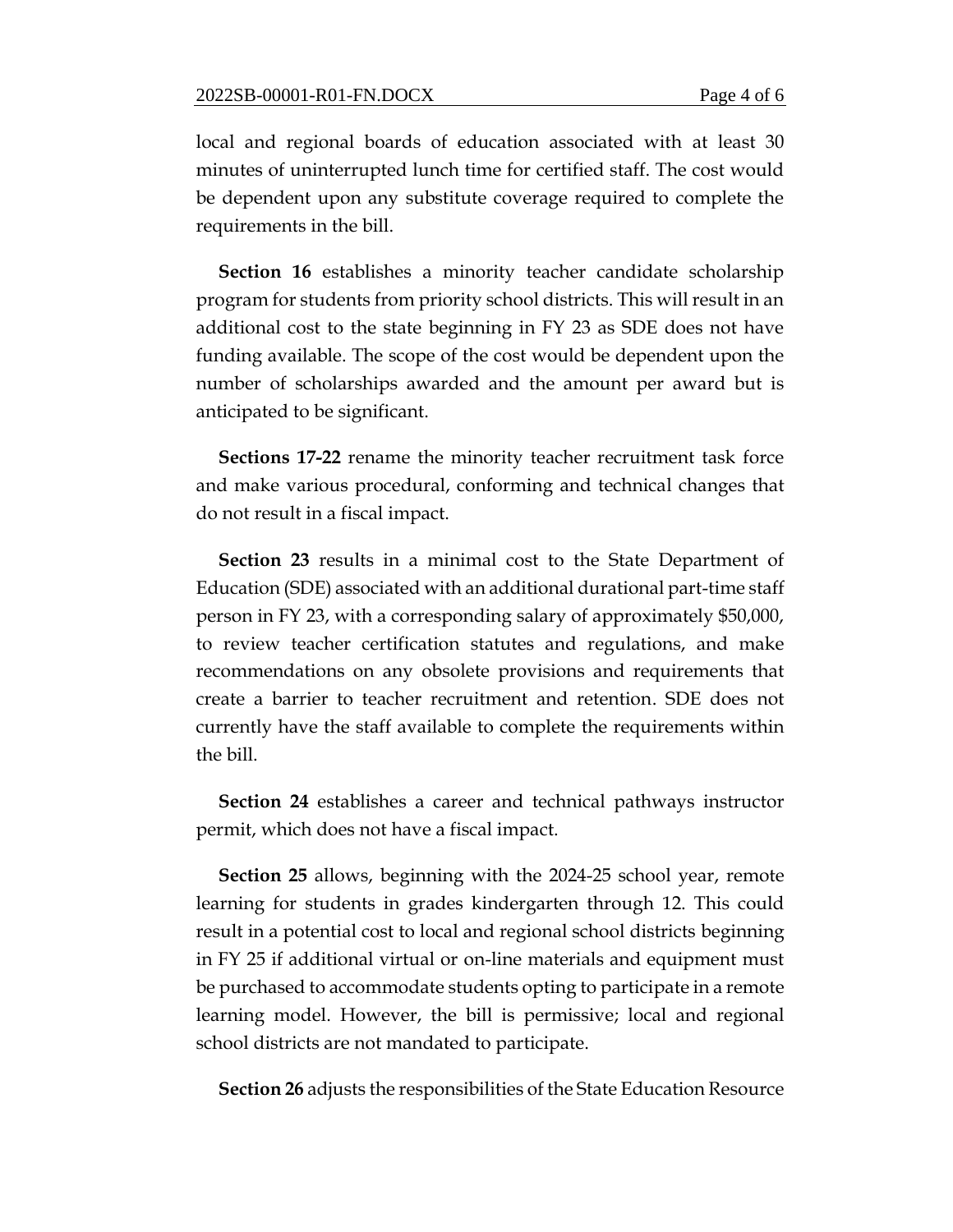Center (SERC). If the center is not currently providing services in line with its added responsibilities, then there may be an additional cost (dependent on the level of new responsibilities required). This section allows SERC to lease property without the approval of a state agency, which may result in either a savings or cost to SERC.

**Section 27** makes Guilford eligible to participate in the Open Choice Program, beginning with the 2022-23 school year. This results in a cost to the state and a corresponding revenue gain to Guilford starting in FY 23. However, it is anticipated that in FY 23, the cost and corresponding revenue gain would be less than \$50,000, and the Open Choice account has the funds available to cover this additional expense.

**Section 28** designates the first \$500,000 of excess Open Choice funding for SERC to use to offer professional development to teachers and other school personnel in districts receiving Open Choice students. Additionally, it designates that any such amount over \$500,000 will be used for wrap around services for students participating in the program.

**Section 29** establishes the state teacher shortage and retention task force, which is not anticipated to result in a fiscal impact.

**Section 30** requires the Department of Correction, in consultation with the SDE, to conduct a study concerning the funding and costs of Unified School District #1, resulting in no fiscal impact to the state. The agencies have the capacity and expertise to conduct the study.

**Section 31** makes a procedural change that does not result in a fiscal impact.

**Sections 32-33** adjust the school curriculum beginning July 1, 2025, resulting in a cost to the state and a mandate (cost) to local and regional school districts. The FY 23 budget approved by the Appropriations Committee provides one position (\$100,000 salary and \$40,530 fringe benefits costs) dedicated to inclusion and diversity to aid in this and other related endeavors. Local and regional school districts will experience costs in FY 26 to include this new item in the